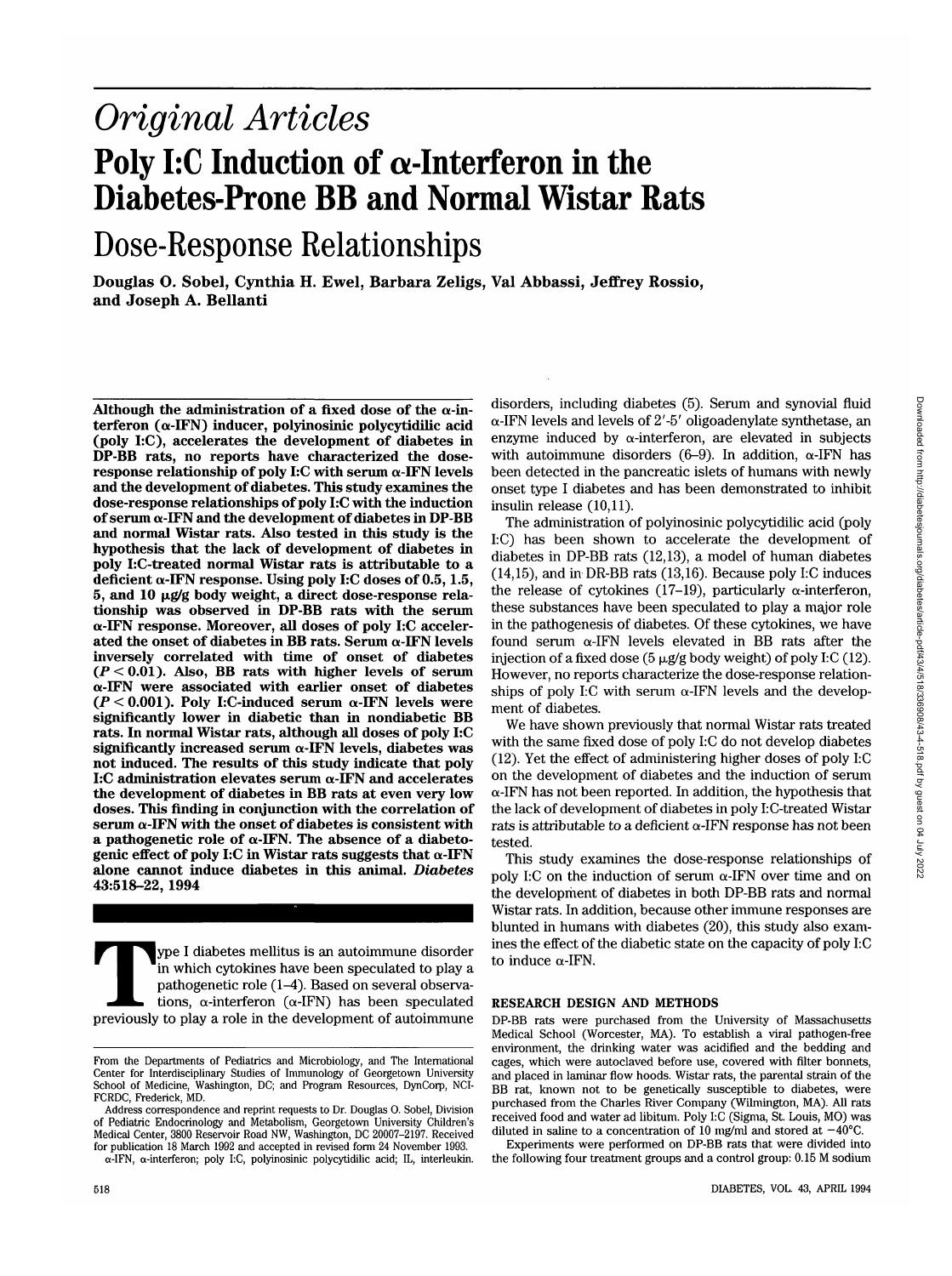chloride (saline) ( $n = 20$ ); poly I:C at 0.5  $\mu$ g/g body weight (poly-0.5)  $(n = 10)$ ; poly I:C at 1.5  $\mu$ g/g (poly-1.5)  $(n = 5)$ ; poly I:C at 5  $\mu$ g/g  $\int (poly-5) (n = 5)$ ; and poly I:C at 10  $\mu g/g$  (poly-10)  $(n = 5)$ . From 40 to 47 days of age, saline or the designated dose of poly I:C was administered intraperitoneally three times a week (three times per week) for 6 weeks or until the day of diabetes diagnosis. Blood glucose concentrations were measured three times per week. Rats were defined as diabetic when blood glucose concentrations exceeded 11.1 mM on two successive days. Rats were sacrificed at the time of diagnosis of diabetes or at 130 days in the case of nondiabetic animals. Serum  $\alpha$ -IFN was measured before (0 time), 6 h ( $\alpha$ -IFN at 6 h), and 24 h ( $\alpha$ -IFN at 24 h) after the first poly I:C injection of each week. The net increase of serum  $\alpha$ -IFN levels from baseline to 6 h ( $\alpha$ -IFN at 0–6 h) and to 24 h ( $\alpha$ -IFN at 0–24 h) were also determined and compared.

The effect of the diabetic state on the ability of poly I:C to augment serum  $\alpha$ -IFN was assessed by comparing the serum  $\alpha$ -IFN at 6 h and a-IFN at 0- to 6-h values in 9 poly I:C-induced diabetic and 9 agedmatched nondiabetic DP-BB rats that were administered poly I:C three times per week since 47 days of age. In addition, the effect of poly I:C on BB rats spontaneously developing diabetes was examined. In 5 previously poly I:C-untreated newly diabetic rats, serum  $\alpha$ -IFN at 6 h and a-IFN at 0- to 6-h levels were measured after only a single dose of poly-5.

The effect of poly I:C on serum  $\alpha$ -IFN levels and the development of diabetes was determined in normal Wistar rats. Rats were divided into four treatment groups. From 52 to 82 days of age, Wistar rats were administered either saline  $(n = 4)$ , poly 1.5  $(n = 3)$ , poly 5  $(n = 6)$ , or poly-10  $(n = 3)$ , intraperitoneally three times per week. Serum  $\alpha$ -IFN levels 6 h after the first injection of weeks 2 and 3 were compared in each treatment group.

**Analysis of serum**  $\alpha$ **-IFN.** Serum  $\alpha$ -IFN levels were assayed using a biological method that determines the inhibition of cytopathic effects of vesicular stomatitis virus (American Type Culture Collection, Rockville, vesitular stormation of the Culture Collection, Collection, San Diego, CA) (21).<br>Neutralization of test sera with  $\alpha$ -IFN antisera was used to assess specificity of  $\alpha$ -IFN activity. Rat  $\alpha$ -IFN standard and antiserum were obtained from Lee Biomolecular. The results are expressed as units of  $\alpha$ -IFN, which is the reciprocal of the titer of serum that showed a 50% inhibition of cytopathic effect.

**Statistical analysis.** Group comparisons were analyzed by analysis of variance. Differences between paired samples were compared with a paired Student's *t* test. The product-limit method of Kaplan and Meier stimated survival (from diabetes) function, which was compared with the Gehan's Wilcoxon test.

## RESULTS

Figure 1 shows the dose-response relationship of poly I:C (poly-1.5, poly-5.0, and poly-10) with serum  $\alpha$ -IFN at 6- and 24-h levels at weeks 1, 2, and 3. An overall dose-response relationship occurred between the dose of poly I:C and serum  $\alpha$ -IFN levels. Poly-0.5 did not augment serum  $\alpha$ -IFN levels at any week (data not shown). Serum  $\alpha$ -IFN at 6-h levels of poly-5- and poly-10-treated rats were significantly greater than the serum  $\alpha$ -IFN at 6-h levels in saline-treated rats at weeks 2 (1.08  $\pm$  0.08) and 3 (1.0  $\pm$  0.0) (data not shown).

At week 1, poly I:C-1.5, poly-5.0, and poly-10 significantly increased serum  $\alpha$ -IFN after 6 h over baseline levels (Fig. 1), whereas only poly-5 and poly-10 increased serum  $\alpha$ -IFN at 6 h at weeks 2 and 3. Serum  $\alpha$ -IFN at 24-h levels were increased over baseline levels by the higher doses at week 1 and by poly-10 at week 2.

The net increases of serum  $\alpha$ -IFN at 6 h from baseline values ( $\alpha$ -IFN at 0-6 h) and of serum  $\alpha$ -IFN at 24 h from baseline ( $\alpha$ -IFN at 0–24 h) are depicted in Fig. 2. Serum  $\alpha$ -IFN at 0-6 h increased dose (poly I:C) dependently at weeks 2 and 3. Serum  $\alpha$ -IFN at 0-24 h rose dose dependently at weeks 1 and 2.

The relationship of the average serum  $\alpha$ -IFN at 6-h levels induced by poly-1.5, poly-5.0, and poly-10 over weeks 1, 2, and 3 of each poly LC-treated and control rat with the





**FIG. 1. Serum levels of a-IFN (A-IFN) at 0, 6, and 24 h after the administration of poly-1.5, poly-5, and poly-10 to DP-BB rats. \*P < 0.05 vs. 0 time for same poly I:C** dose. **\*\*P** < **0.01** vs. **0** time **for** same **poly I:C** dose.  $\#P < 0.05$  vs. poly-1.5 dose at the same point.

administered poly I:C dose was assessed. A direct correlation exists between the dose of poly I:C and the average serum  $\alpha$ -IFN at 6-h levels of weeks 1, 2, and 3 ( $r = 0.77$ ) *(P <* 0.001) (Fig. 3). Because poly-0.5 did not increase serum



FIG. 2. Serum  $\alpha$ -IFN-(0-6) h and  $\alpha$ -IFN-(0-24) h levels (A-IFN) at 1, 2, and 3 weeks after the administration of poly-1.5, poly-5, and poly-10 to DP-BB rats. Comparisons are made between  $\alpha$ -IFN at 0- to 6-h levels a **between**  $\alpha$ **-IFN at 0- to 24-h levels.**  $*P < 0.5$  vs. poly-1.5 at same week.  $*P < 0.05$  vs. poly-5.0 at same week.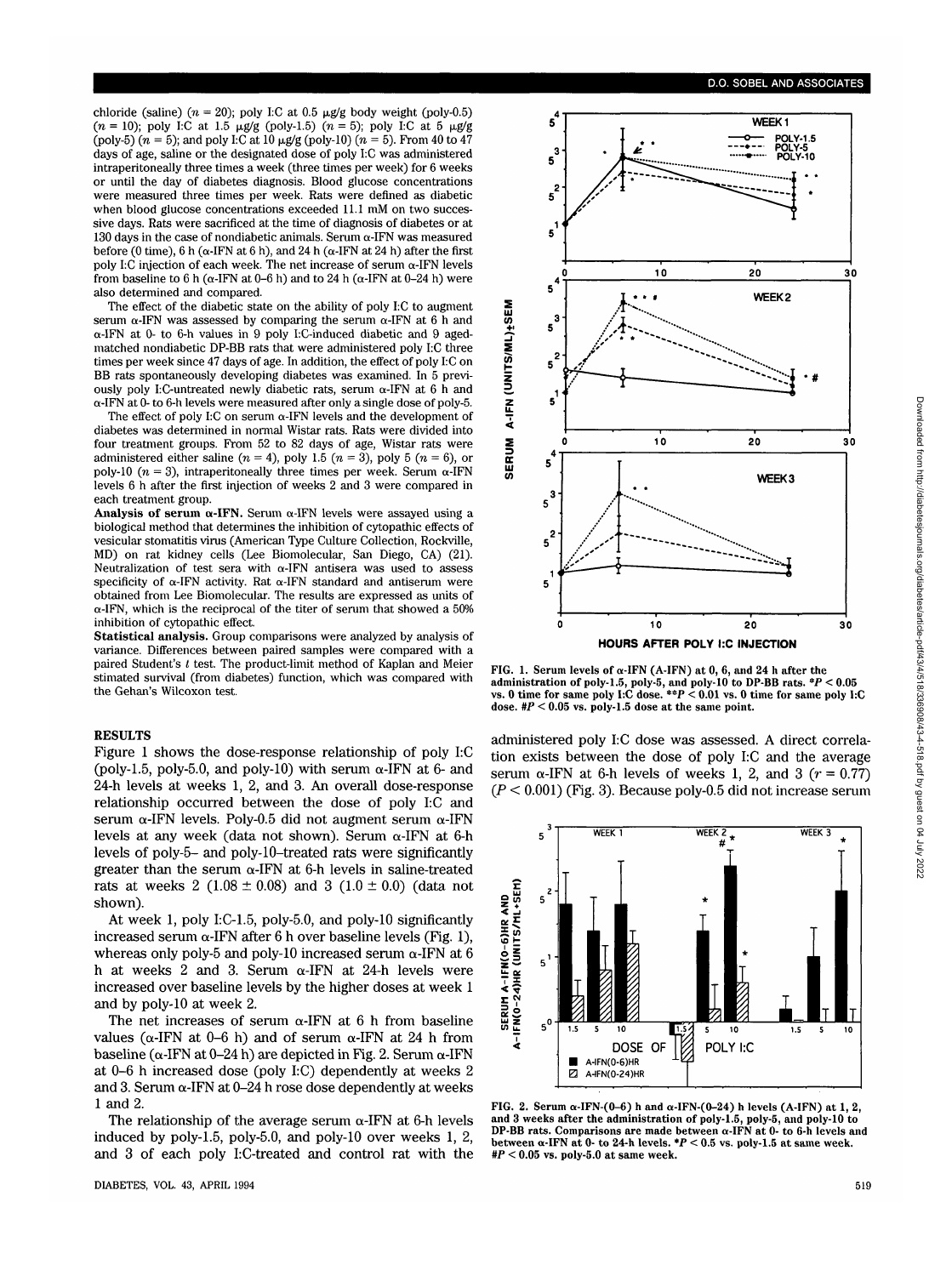

FIG. 3. The correlation of the mean serum  $\alpha$ -IFN-6 h (A-IFN) levels at weeks 1, 2, and 3 with the dose of poly I:C  $(0, 1.5, 5.0, \text{and } 10.0 \mu\text{g/g})$ body weight) administered to **DP-BB** rats *(P <* 0.001).

#### $\alpha$ -IFN levels, these results have been omitted.

The cumulative incidence of diabetes of all treatment groups is shown in Fig. 4. By comparing survival analysis curves, all doses of poly I:C significantly accelerated the development of diabetes over saline controls by 70 days of age (P *<* 0.005). By 130 days of age, all doses, save the lowest dose (poly-0.5), accelerated the development of diabetes over control rats  $(P < 0.002$  for poly-1.5,  $P < 0.001$  for poly-5,



DAYS OF AGE

FIG. 4. The incidence of diabetes after the administration of poly-0.5, poly-1.5, poly-5.0, and poly-10 intraperitoneally three times per week to **DP-BB** rats.



FIG. 5. The correlation between the mean serum  $\alpha$ -IFN at 6-h levels (A-IFN) of weeks 1 and 2 and the day of onset of diabetes in DP-BB rats administered saline ( $n = 13$ ), poly-0.5 ( $n = 5$ ), poly-1.5 ( $n = 5$ ), poly-5.0  $(n = 5)$ , and poly-10  $(n = 5)$ , intraperitoneally three times per week.

and *P <* 0.001 for poly-10). Although 100% of the rats treated with the higher poly I:C doses (poly-1.5, poly-5, and poly-10) became diabetic, only 70% of rats treated with poly-0.5 became diabetic.

The mean  $(\pm \text{ SE})$  age of diabetes onset in diabetic rats treated with poly-0.5, poly-1.5, poly-5.0, and poly-10 were similar  $(63.0 \pm 2.8, 64.8 \pm 2.8, 63.2 \pm 1.2, \text{ and } 65.6 \pm 1.5)$ days) and individually and collectively significantly less than the mean age of diabetes onset in saline controls  $(84.9 \pm 4.4)$ days, *P <* 0.03).

The development of diabetes in BB rats in all treatment groups was related to serum  $\alpha$ -IFN. The average serum  $\alpha$ -IFN at 6-h levels  $(n = 33)$  of weeks 1 and 2 correlated with the day of onset of diabetes (P *<* 0.01) (Fig. 5). Further, animals with higher mean serum  $\alpha$ -IFN at 6-h levels at weeks 1 and 2 were associated with earlier (before 75 days) onset of diabetes  $(\chi^2 = 10.9, P < 0.001)$ .

The effect of the diabetic state on the ability of poly I:C to induce  $\alpha$ -IFN was assessed in poly I:C-induced and spontaneously developed diabetes. Serum  $\alpha$ -IFN at 6-h levels were compared in aged-matched (61-63 days of age) newly diabetic  $(n = 9)$  and nondiabetic  $(n = 9)$  BB rats administered poly I:C since 47 days of age (Fig. 6). The poly I:C-treated diabetic rats had lower mean serum  $\alpha$ -IFN levels at 6 h than poly I:C-treated nondiabetic rats ( $P < 0.01$ ). Serum  $\alpha$ -IFN at 6-h levels after a single dose of poly-5 was lower in BB rats  $(n = 5)$  spontaneously developing newly onset diabetes than in nondiabetic rats ( $P < 0.05$ ). Poly-5 did not significantly augment serum  $\alpha$ -IFN above baseline values in BB rats with either poly I:C-induced or spontaneously developed diabetes.

In normal Wistar rats, serum  $\alpha$ -IFN at 6-h levels after the administration of saline and poly I:C were compared after the first injection of weeks 2 and 3 (Fig. 7). Serum  $\alpha$ -IFN at 6-h levels were greater in all poly LC-treated groups than in saline-treated control rats at both weeks 2 and 3. Using paired analysis of  $\alpha$ -IFN response to poly I:C at weeks 2 and 3, serum  $\alpha$ -IFN at 6-h levels were significantly lower at week 3 than at week 2 ( $P < 0.04$ ). Serum  $\alpha$ -IFN levels in salinetreated rats were not altered over time. No poly I:C-treated Wistar rat developed diabetes nor a significant degree of insulitis. Only an occasional inflammatory cell was found in the islets.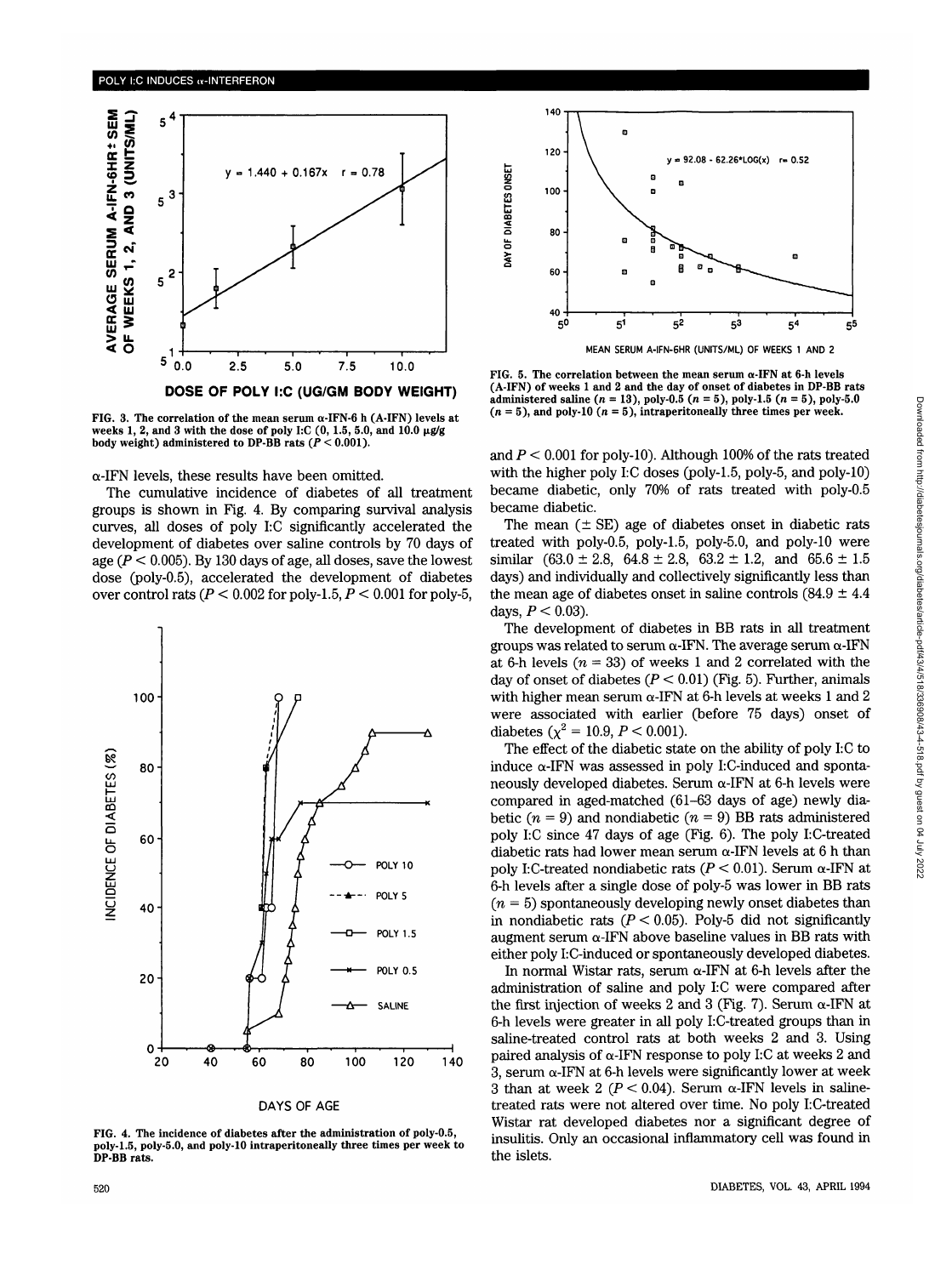

FIG. 6. Serum  $\alpha$ -IFN at 6 h (A-IFN) in 61- to 63-day-old diabetic and nondiabetic **DP-BB** rats receiving poly-5 three times per week since 47 days of age and serum a-IFN at 6 h after a single dose of poly-5 to **DP** rats that developed diabetes spontaneously.

#### DISCUSSION

We and others (12,13) have demonstrated previously that the administration of poly-5 accelerates the development of diabetes in DP-BB rats but does not induce diabetes in the Wistar rat (12). Further, we (12) have shown previously that serum  $\alpha$ -IFN is induced by poly-5 in DP-BB rats. Using a range of poly I:C doses, this study extends these initial observations and examines the poly I:C dose-response relationships with serum  $\alpha$ -IFN and the diabetic state in both the DP-BB and Wistar rats.

The data in this study demonstrate that the intraperitoneal administration of poly I:C at doses of 1.5-10  $\mu$ g/g body weight increases serum  $\alpha$ -IFN at 6 h in DP-BB rats. The induction of  $\alpha$ -IFN appears to be dose-related because, in many cases, higher doses of poly I:C induce higher serum  $\alpha$ -IFN at 6-h,  $\alpha$ -IFN at 24-h, and  $\alpha$ -IFN at 0- to 6-h levels after the first week of treatment. Additionally, the average serum  $\alpha$ -IFN at 6-h levels at weeks 1, 2, and 3 for each poly I:C dose correlates positively with the administered dose of poly I:C.



**DOSE OF POLY I:C (UG/GM BODY WEIGHT)**

FIG. 7. Serum  $\alpha$ -IFN-6 h (A-IFN) levels at 2 and 3 weeks after the administration of saline, poly-1.5, poly-5.0, and poly-10 to normal Wistar rats.  $*P < 0.05$  vs. saline  $**P < 0.01$  vs. saline.

## D.O. SOBEL AND ASSOCIATES

All doses of poly I:C, even as low as  $0.5 \mu$ g/g body weight, accelerate the development of diabetes by 70 days. Also, a relationship appeared between the poly I:C dose and the development of diabetes. By 130 days, only rats treated with the lowest dose of poly I:C (0.5) had an overall development of diabetes no different from saline-treated rats. Also, only 70% of the rats treated with the lowest dose (poly-0.5) developed diabetes, as compared with 100% of the rats treated with the higher doses (poly-1.5, poly-5, and poly-10).

An important relationship was found between serum  $\alpha$ -IFN levels and the development of diabetes. Not only were serum  $\alpha$ -IFN levels associated with early development of diabetes, but serum  $\alpha$ -IFN at 6-h levels were inversely correlated with the age of onset of diabetes. In addition, the lowest poly I:C dose did not increase serum  $\alpha$ -IFN levels, as did the higher doses, and induced the lowest incidence of diabetes by 130 days. Taken together, this data is consistent with, but does not definitely prove, a pathogenetic role of  $\alpha$ -IFN in the development of diabetes in the BB-DP rat.

Further support for the role of  $\alpha$ -IFN in the pathogenesis of diabetes has been provided with the recent demonstration that transgenic mice, which express  $\alpha$ -IFN in  $\beta$ -cells, develop insulitis and diabetes (22). Moreover, the degree of insulitis was lowered with anti-a-IFN administration. Although poly I:C classically augments  $\alpha$ -IFN, it may also increase cytokines cytotoxic to islets, such as  $\gamma$ -IFN, interleukin (IL)-1, and IL-2, (3,4,23) which in turn may alternatively play a role mediating the effect of poly I:C.

The results of this study demonstrate that the diabetic state that either develops spontaneously or is induced by poly I:C impedes the ability of the DP-BB rat to respond to poly I:C administration with augmented serum  $\alpha$ -IFN levels. The mechanism(s) of this inhibition is not addressed in this study but may be secondary to decreased  $\alpha$ -IFN secretion and is consistent with the findings that individuals with diabetes, particularly those in poor metabolic control, have other types of immune deficiencies (20,24,25). The  $\alpha$ -IFN response to poly I:C has not been studied in diabetic patients. The depressed serum  $\alpha$ -IFN levels may alternatively be attributable to increased  $\alpha$ -IFN clearance secondary to increased metabolic breakdown.

In normal Wistar rats, this study shows that poly I:C increases serum  $\alpha$ -IFN at 6 h to levels equal to or greater than that found in poly I:C-treated BB rats. In fact, only in the Wistar rats was the mean  $\alpha$ -IFN at 6-h levels greater in poly-1.5 than in the saline group at both weeks 2 and 3. In Wistar rats,  $\alpha$ -IFN induction by poly I:C is significantly reduced from weeks 2 to 3. This relative hyporesponsive state to repeated doses of poly I:C has been demonstrated previously in mice (26,27) and humans (28), but not in rats.

We have reported previously that the administration of a fixed dose of poly I:C (poly-5) is ineffective in inducing diabetes in normal Wistar rats (12). This study demonstrates that even with a higher poly I:C dose (poly-10), none of the poly I:C-treated Wistar animals develop diabetes or insulitis. Furthermore, our data show that the inability of poly I:C to induce diabetes in Wistar rats cannot be attributed to a deficient  $\alpha$ -IFN response to poly I:C. Perhaps some other genetic component(s) providing immunological susceptibility to the development of diabetes are necessary factors for this poly I:C action. Alternatively, there may be cytokines or immune modulators other than  $\alpha$ -IFN that are augmented by poly I:C in DP-BB rats and not in Wistar rats. Future studies